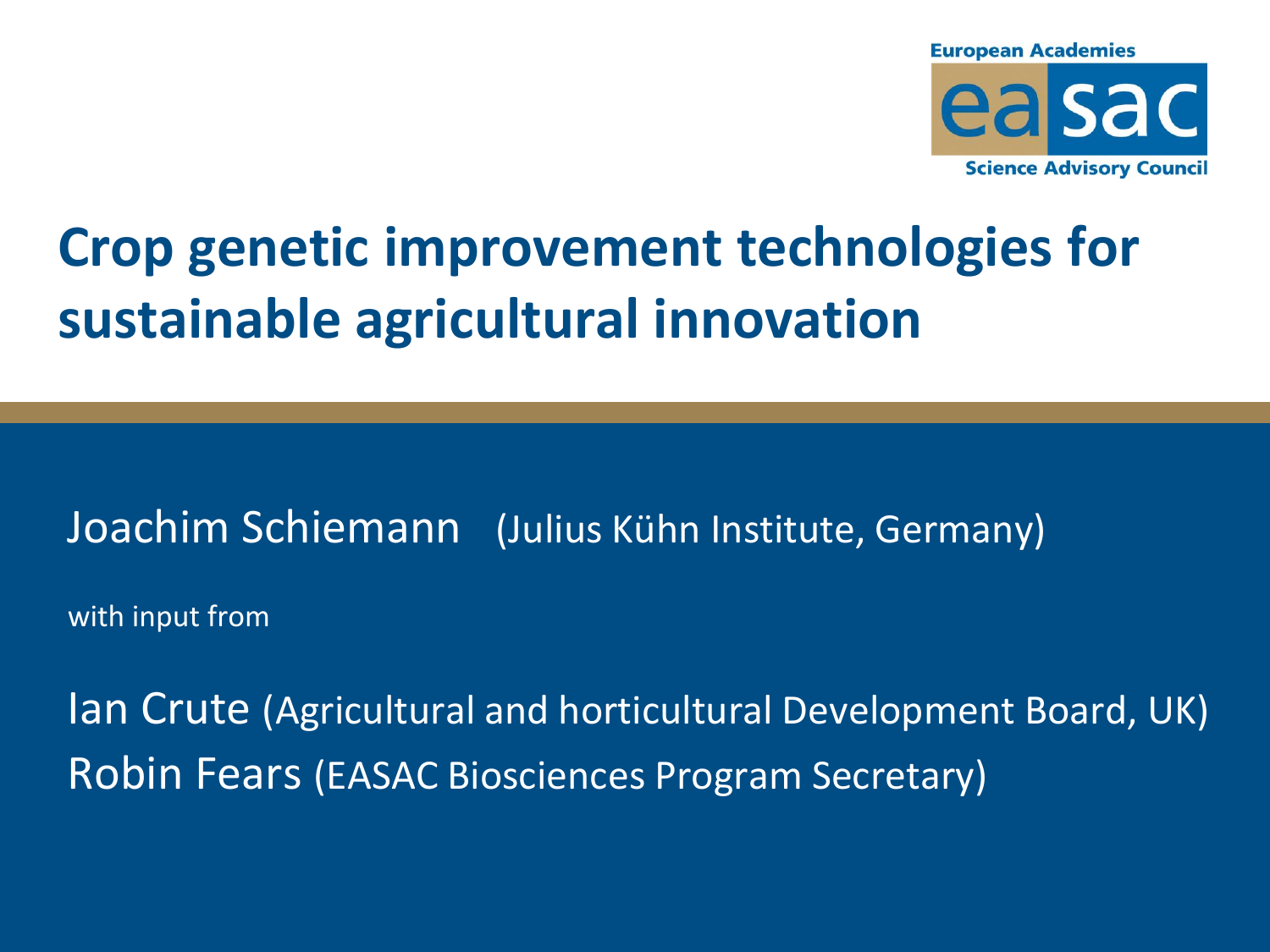

# **Global agricultural and societal challenges**

- Food security in the face of population growth, changing consumption patterns, climate change (mitigation and adaptation), social and economic instability (urbanisation)
- Sustainable balance of supply and demand
- Avoiding further loss in biodiversity
- Degraded agricultural land (ca. 25% globally)
- 60% more production over next 40 years (on same land area)
- Additional demand from the bioeconomy  $-$  livestock feed, renewable energy and chemical feedstocks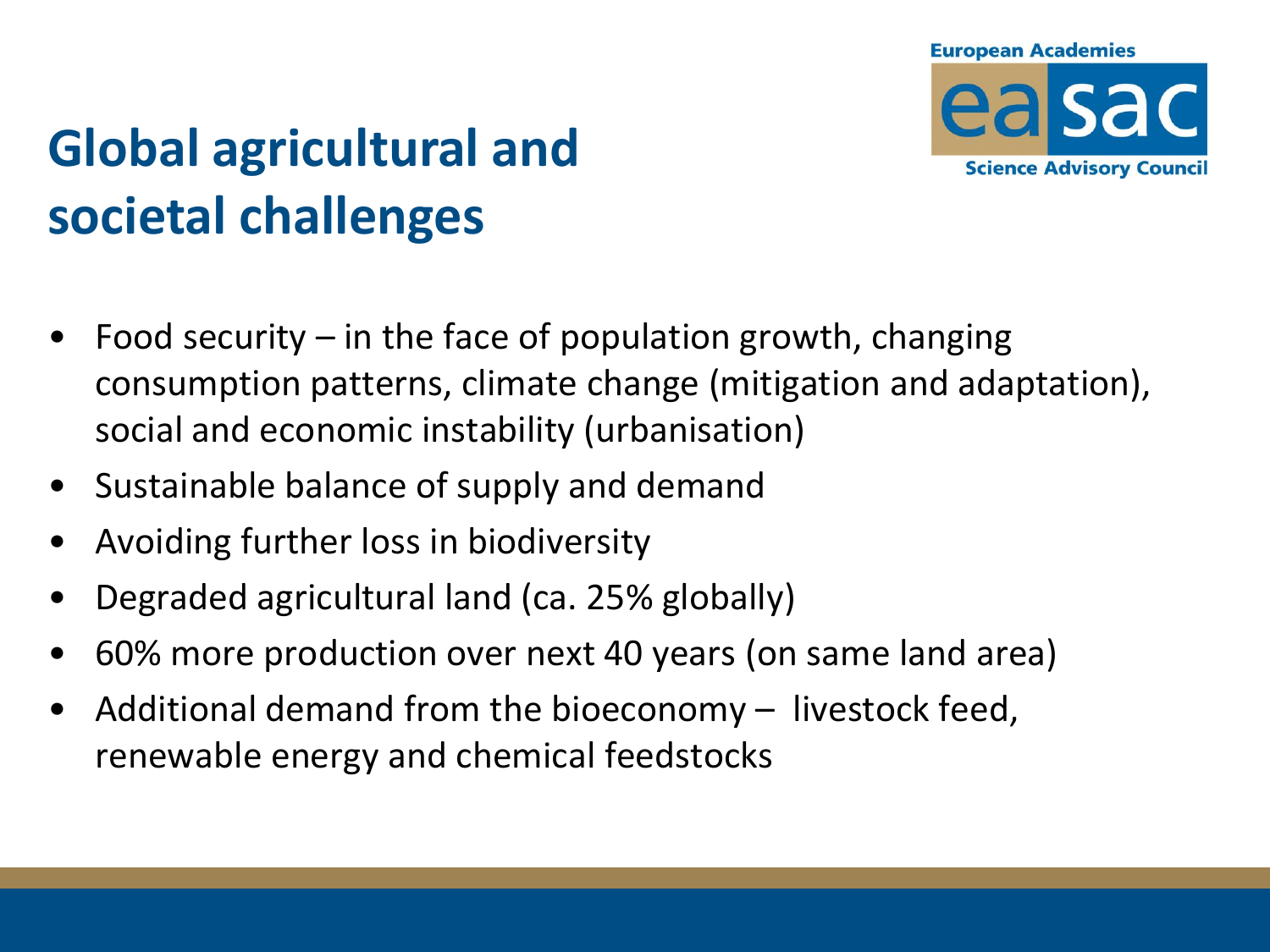

#### **Innovation Union ?**

All paths to innovation should be examined.



Source: http://innovationsmanagement.ideeologen.de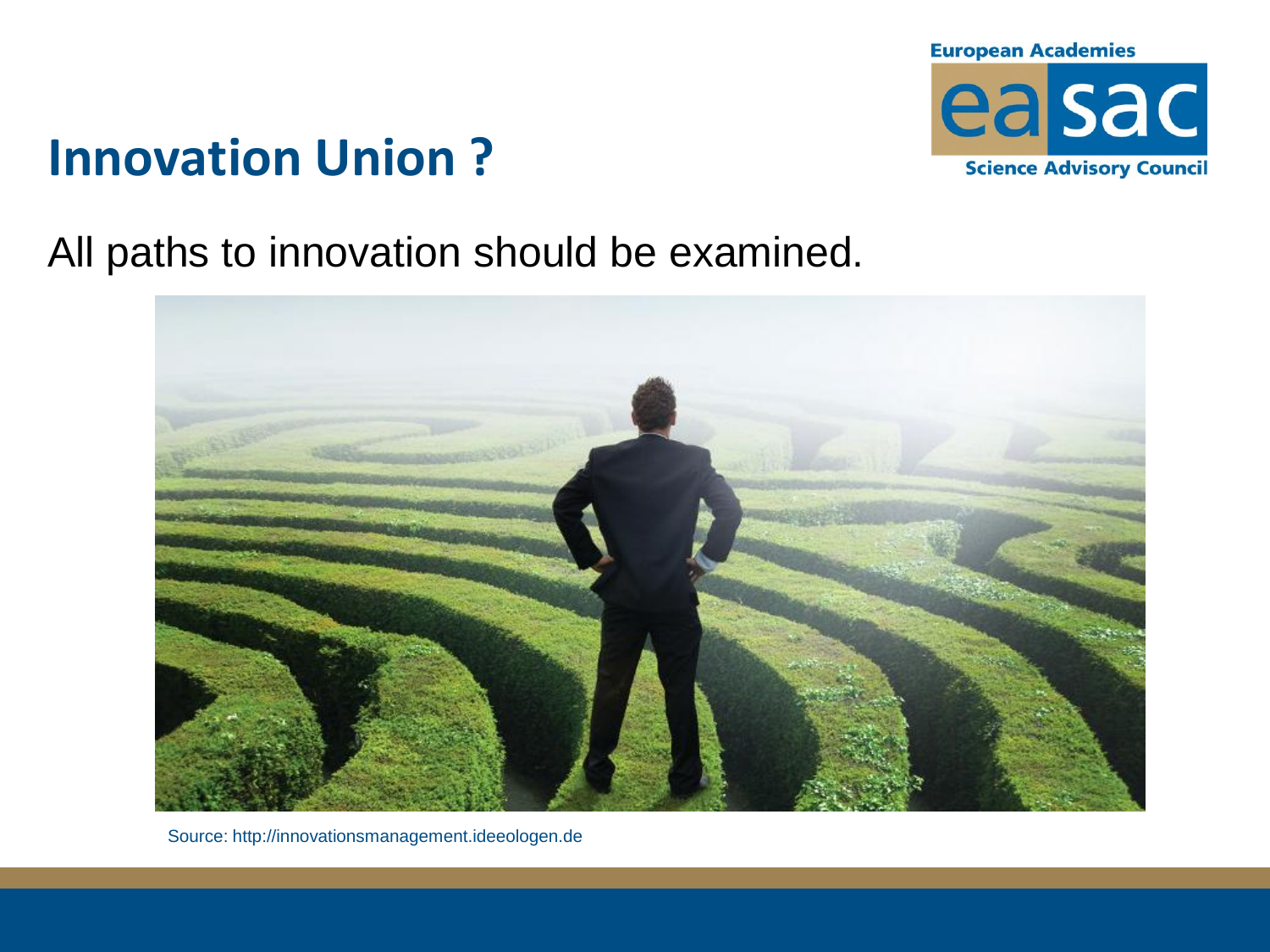

# **Project/Report "Planting the Future"**

#### **Aims**

- To explore implications for EU policy-making of alternative strategic choices in utilising crop genetic improvement technologies for sustainable innovation of agriculture
- To compare what is happening in other economies who have adopted GM crops more actively
- To collaborate with African experts in agricultural biotechnology to evaluate how previous EU policy debates have affected African countries
- To examine multiple EU issues for regulatory reform: science base, public engagement, intellectual property, new environmental challenges, other applications in the bioeconomy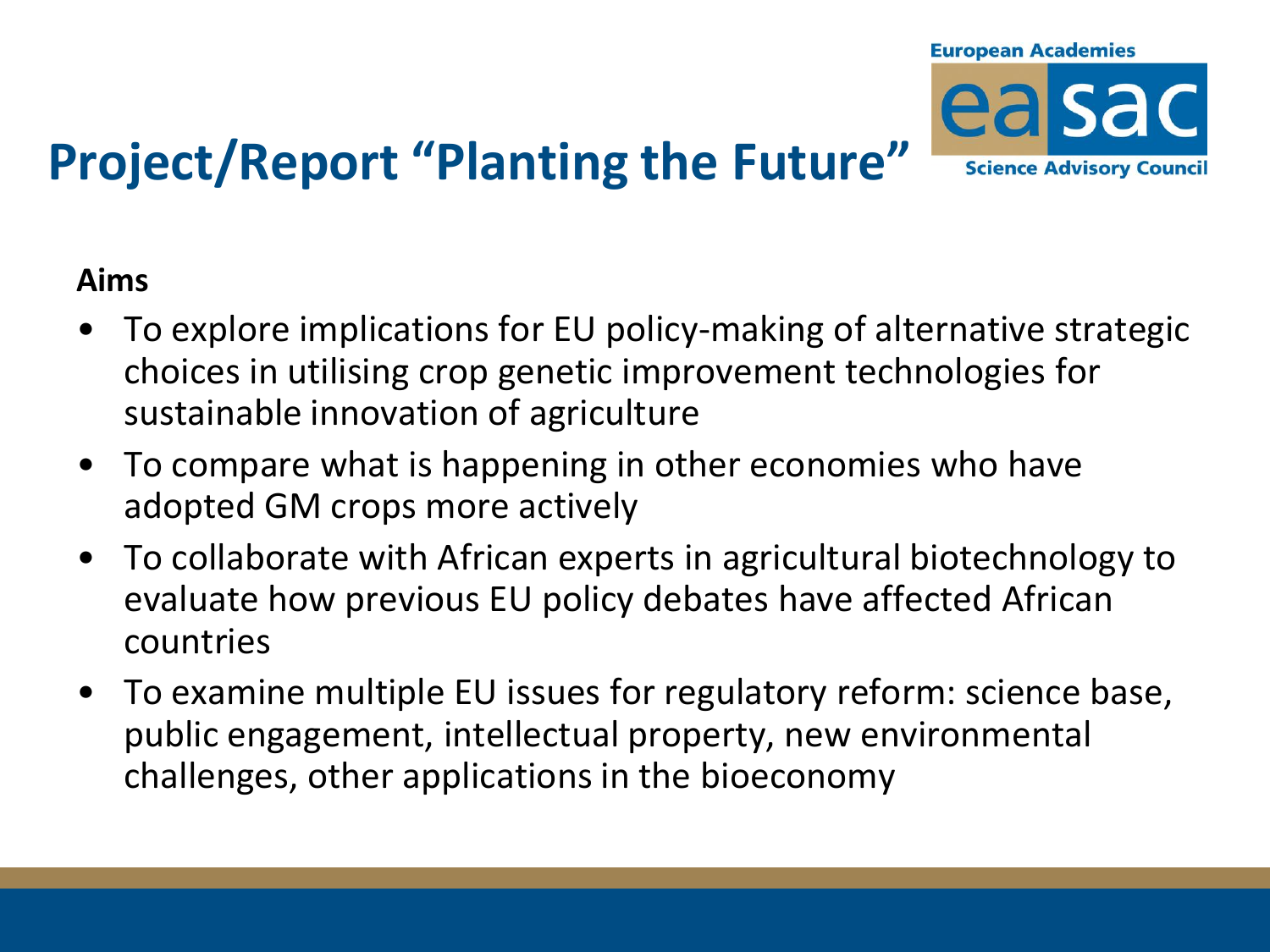#### **Endorsement of the report**





- "The 'Planting the Future' report of the European Academies' Science Advisory Council (EASAC) is an authoritative, joint statement of the national science academies in the EU Member States."
- "The conclusions of the report are based on the best possible evidence and I endorse its conclusions whole-heartedly."
- "There is no evidence that GM technologies are any riskier than conventional breeding technologies and this has been confirmed by thousands of research projects."
- "Finally, we shouldn't forget that there are also other promising novel plant breeding technologies, post-GM, and we shouldn't make the mistake of regulating them to death as we have done with GM."

*Anne Glover, Chief Scientific Adviser to the President of the European Commission*

*Interview at http://www.euractiv.com*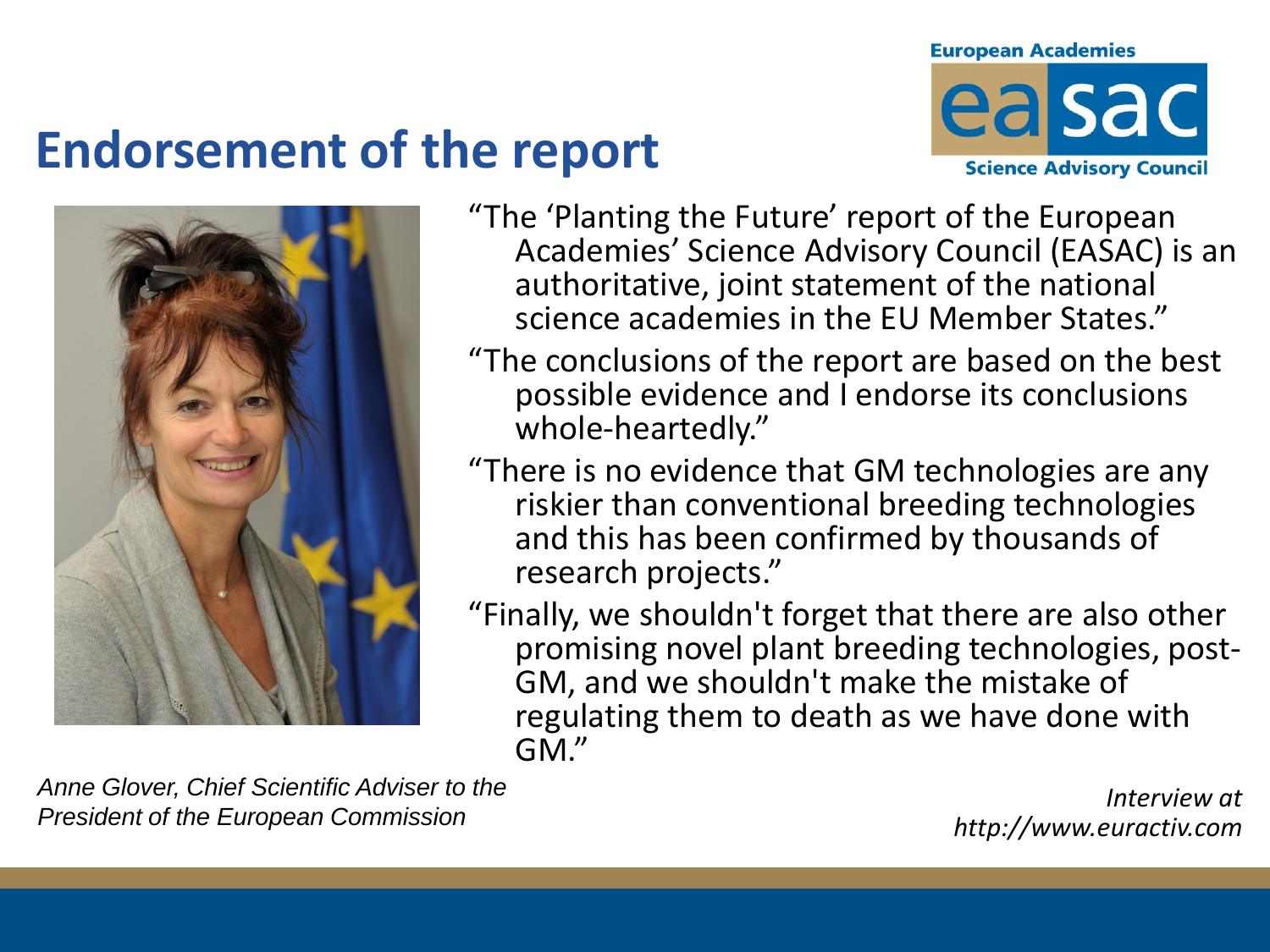

## **Scope of "Planting the Future"**

- Started as work on the issue of "GM crops" but decision was taken to broaden the scope
- Current debate on New Plant Breeding Techniques (NPBT): including 8 new technologies (regulation?), excluding GM technology (regulated)
- Report's definition: Crop genetic improvement technologies including NPBT (as defined), GM technology, and other emerging technologies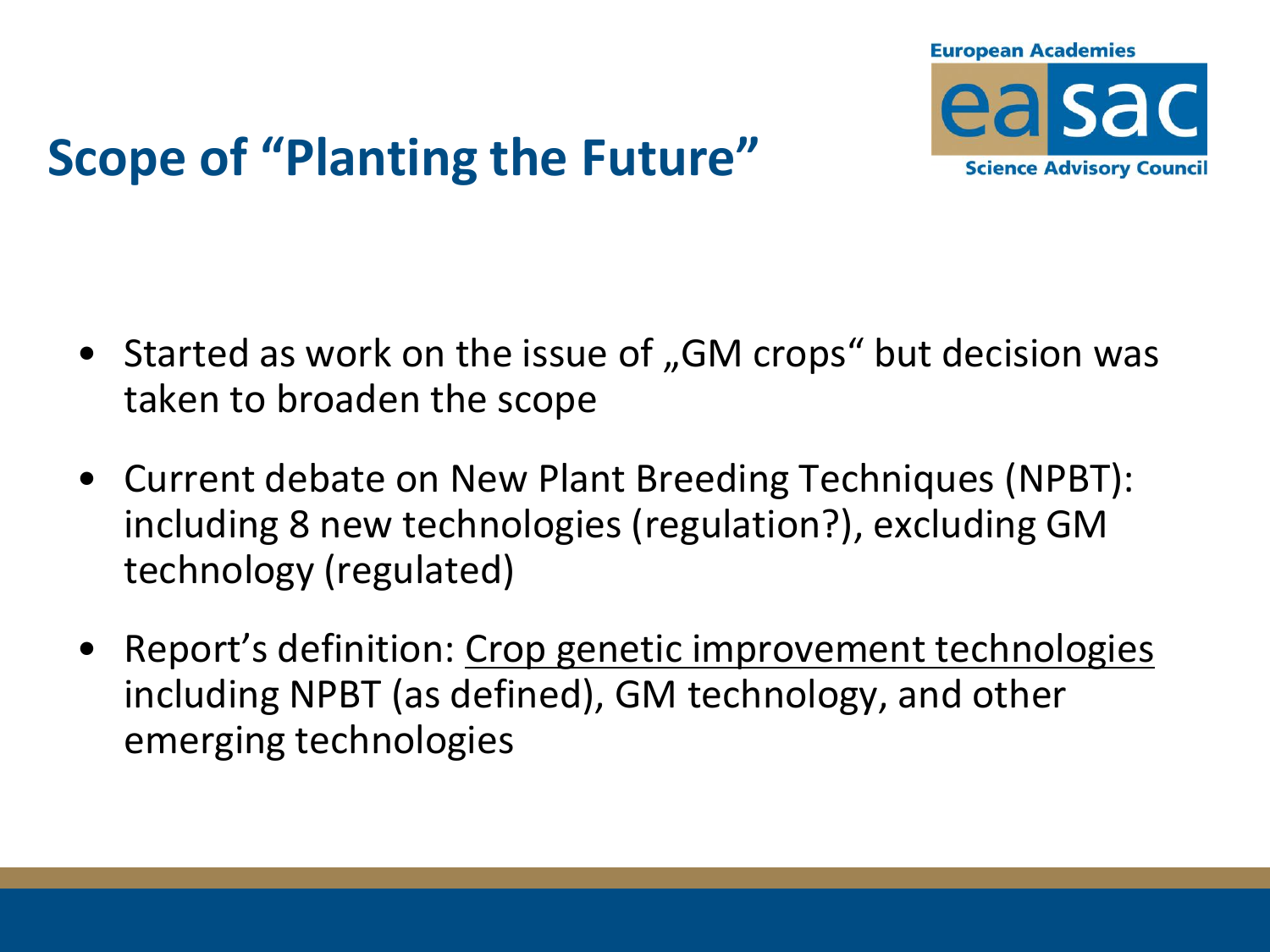

# **to create new plant varieties: GM & NPBT (1)**

- *Transgenesis (GM)*: transfer a gene (DNA coding region) from another organism.
- *Cisgenesis*: transfer a gene to a plant of the same or closely-related species (inter-fertile).
- *Intragenesis*: insert a reorganised, full or partial gene derived from the same species (usually combined with a promoter or terminator from another gene of the same species).
- *Targeted mutagenesis*: specific mutation produced by an Site Directed Nuclease (SDN) technology.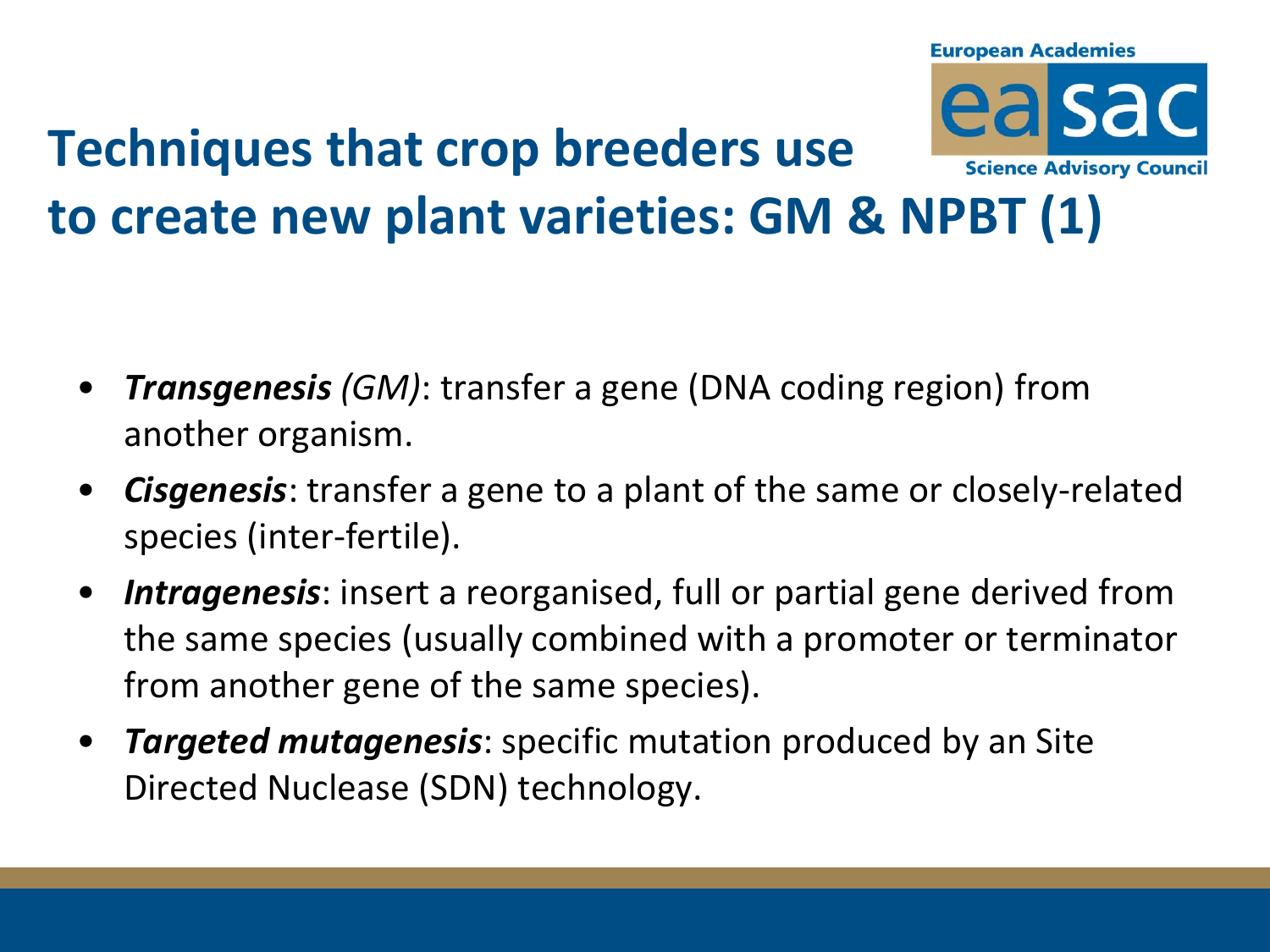

- *Transient introduction of recombinant DNA*: mutations directed by **oligonucleotides** or **infiltration techniques** give rise to end products that can be similar to, and indistinguishable from, plants derived through conventional plant breeding.
- *Other techniques*: **RNA-induced DNA methylation** (gene silencing) and **reverse breeding** -> intermediate products are genetically modified but end products are indistinguishable from plants obtained through conventional breeding. **Grafting** a non-genetically modified scion onto a genetically modified rootstock -> chimeric plant where only the lower part carries the genetic transformation.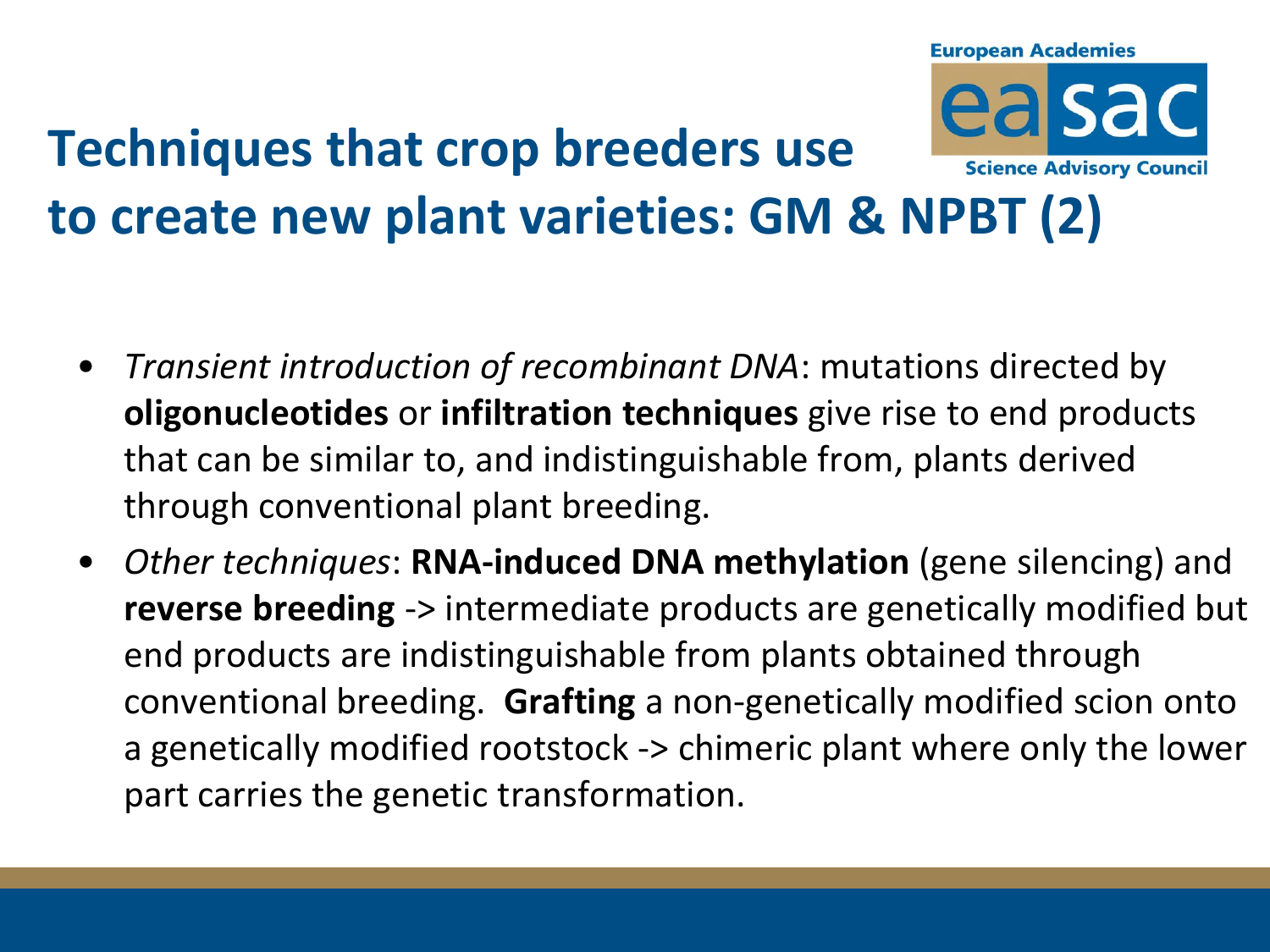

#### **Recent OECD workshop: Conclusions**

- Risk assessment principles apply to any new plant variety, regardless of techniques used in development
- Product is the focus; expressed phenotype(s)
	- **→ Not** regulatory trigger
	- **→ Not** technique
- Technique may be useful in product characterisation
- No new safety issues identified for new breeding techniques
- Can a simplified assessment be done in certain cases?

 **OECD Workshop on Environmental Risk Assessment (ERA) of Products Derived from Novel Plant Breeding Techniques (NPBT), 10 February 2014, Paris**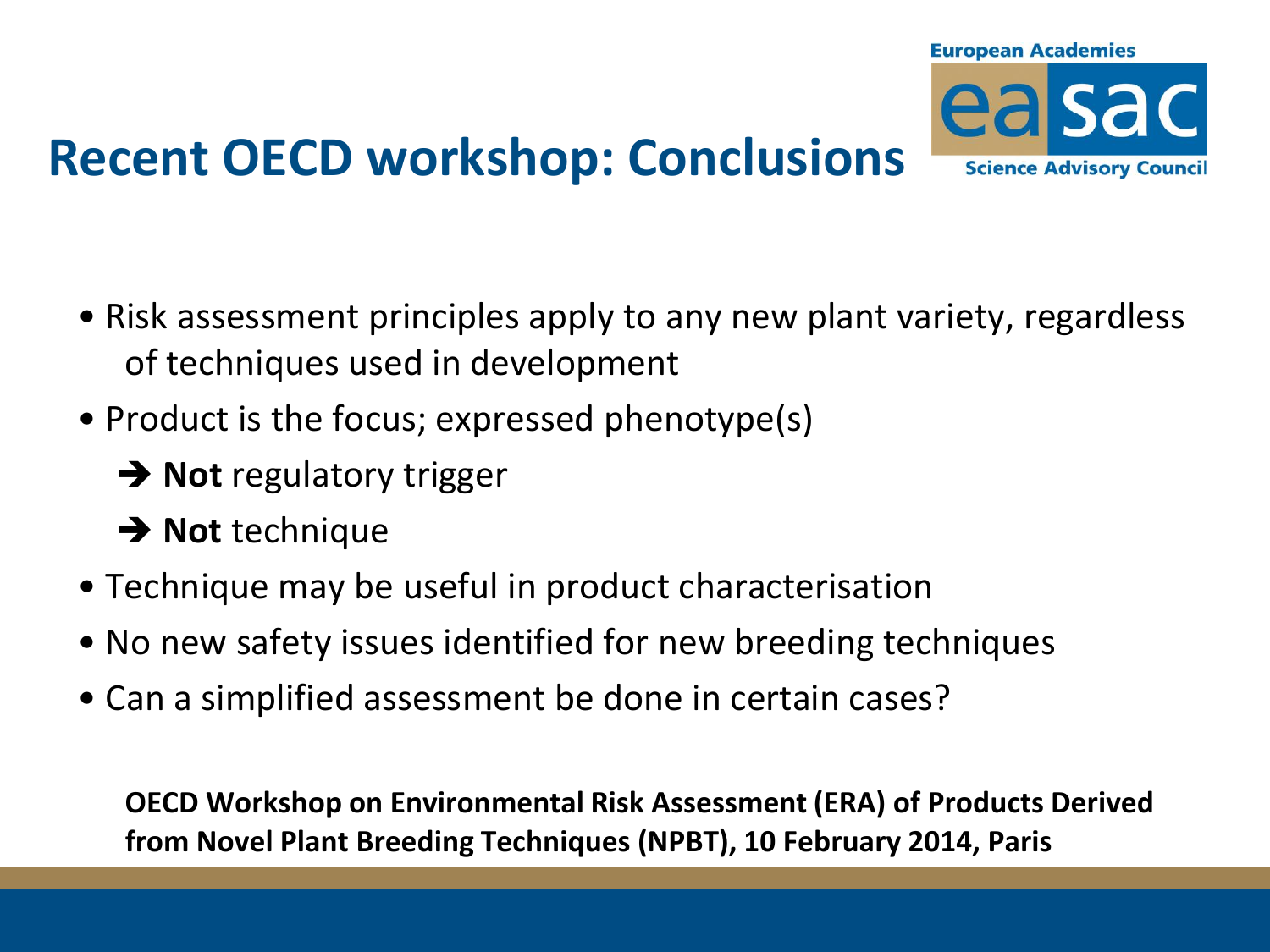

## **Case studies from comparator countries: Specific focal points**

- Impact of GM herbicide-tolerant soybean in Argentina
- Socio-economic impact of Bt cotton in India
- History of developments in Bt cotton in Australia
- Trends in GM research in Brazil
- Regulatory system for plants with novel traits in Canada

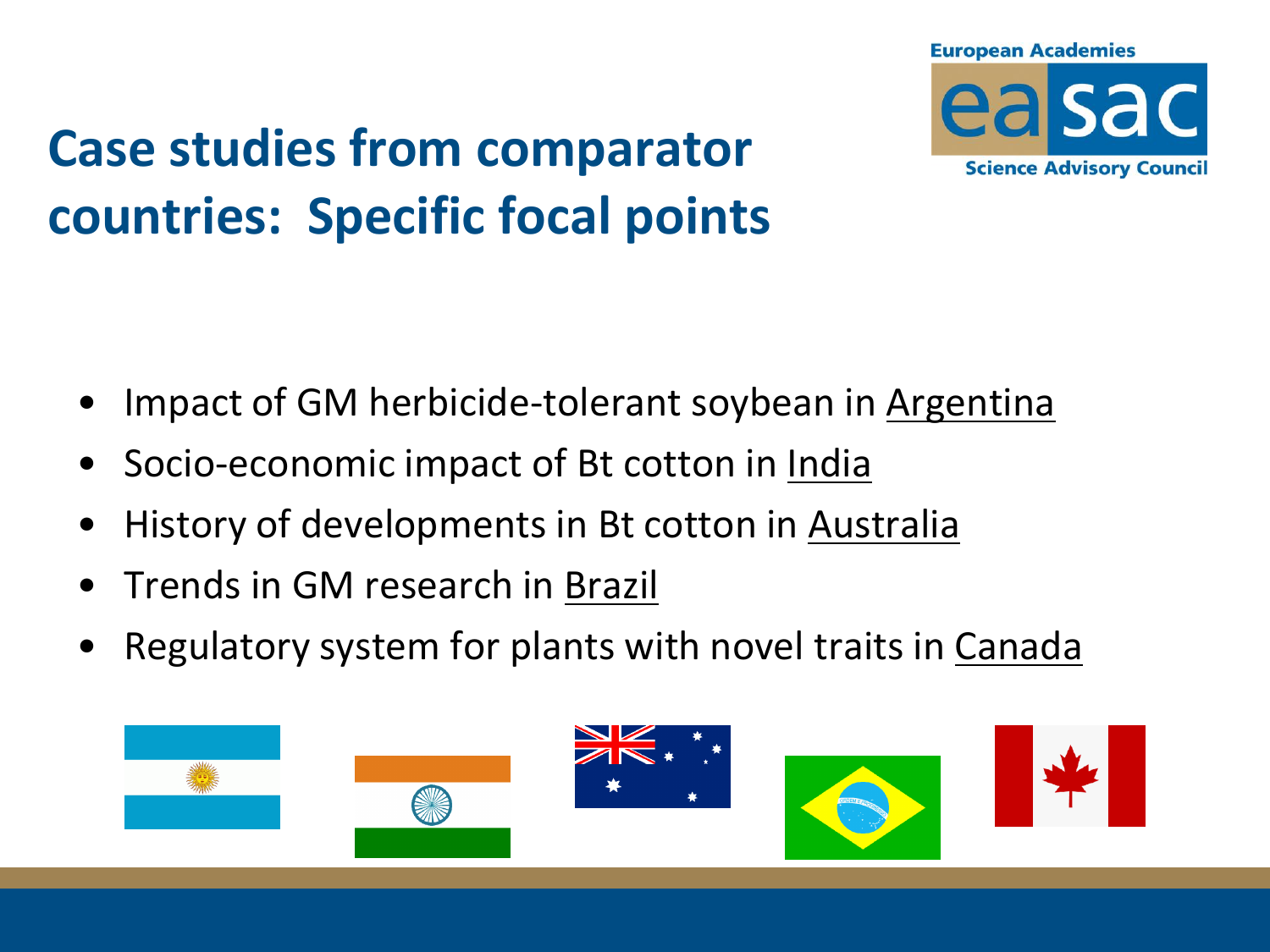

## **Case studies: Emerging cross-cutting issues**

- Export of agricultural commodities is increasingly part of economy of competitor countries. One consequence is stimulus to basic science and innovation.
- Vital to distinguish between any specific effect of a technology and consequences of other changes in agronomic practice and social developments.
- Increasing volume of evidence to document benefits of GM crops. GM technology itself has no greater adverse impact than any other technology used in plant breeding.
- Streamlined, transparent, effective regulatory frameworks can be devised that encourage investment and innovation – must focus on product/trait rather than on technology.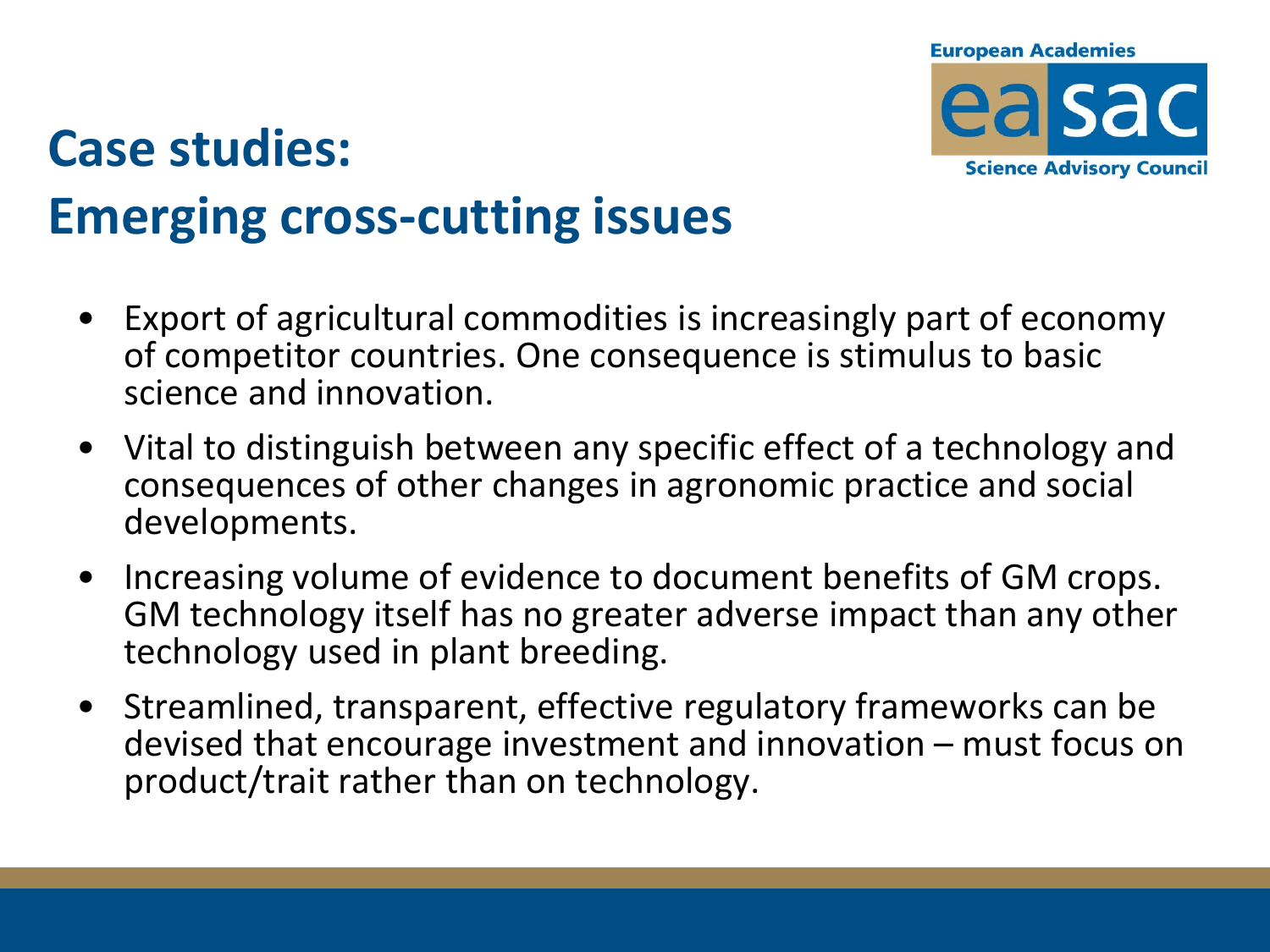#### **Analysis of connections between**



# **EU and African agriculture by Science Academies**

- Involved academies from 13 African countries; case-studies from Ghana, Uganda, Tanzania and Kenya
- Evidence shows that EU actions historically constrained use of crop genetic improvement technologies in African countries, creating difficulties for farmers, scientists, policy-makers
- Recently, increasing activity in Africa to characterise and cultivate GM crops to address local needs
- Significant opportunities for information-sharing and R&D partnership between EU and Africa to strengthen local systems
- Continuing role for science academies to work together to identify science and technology priorities, strengthen centres of excellence, contribute advice to support policy-making and public debate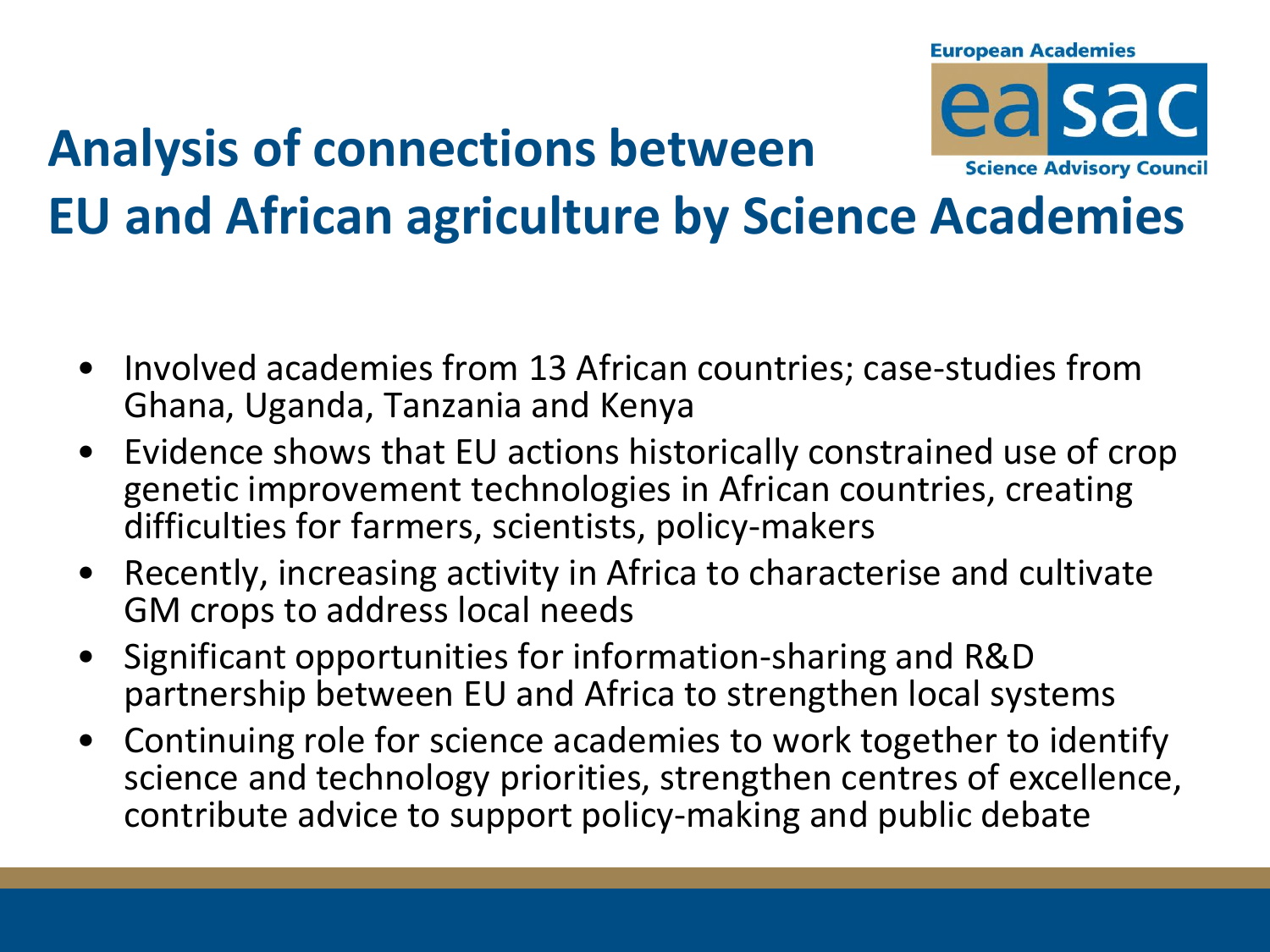

# **Conclusions: what are the strategic priorities for the EU?**

- Land use, innovation and productivity
	- The EU is falling behind competitors
	- Biotechnology for crop improvement must be part of response to societal challenges
- Regulation
	- Requires evidence-based framework with firm foundation in sound science
- Promoting competition
	- Stimulating open innovation
- Global context
	- Understanding the wider consequences of EU decisions
	- Tackling policy disconnects between EU domestic objectives and the development agenda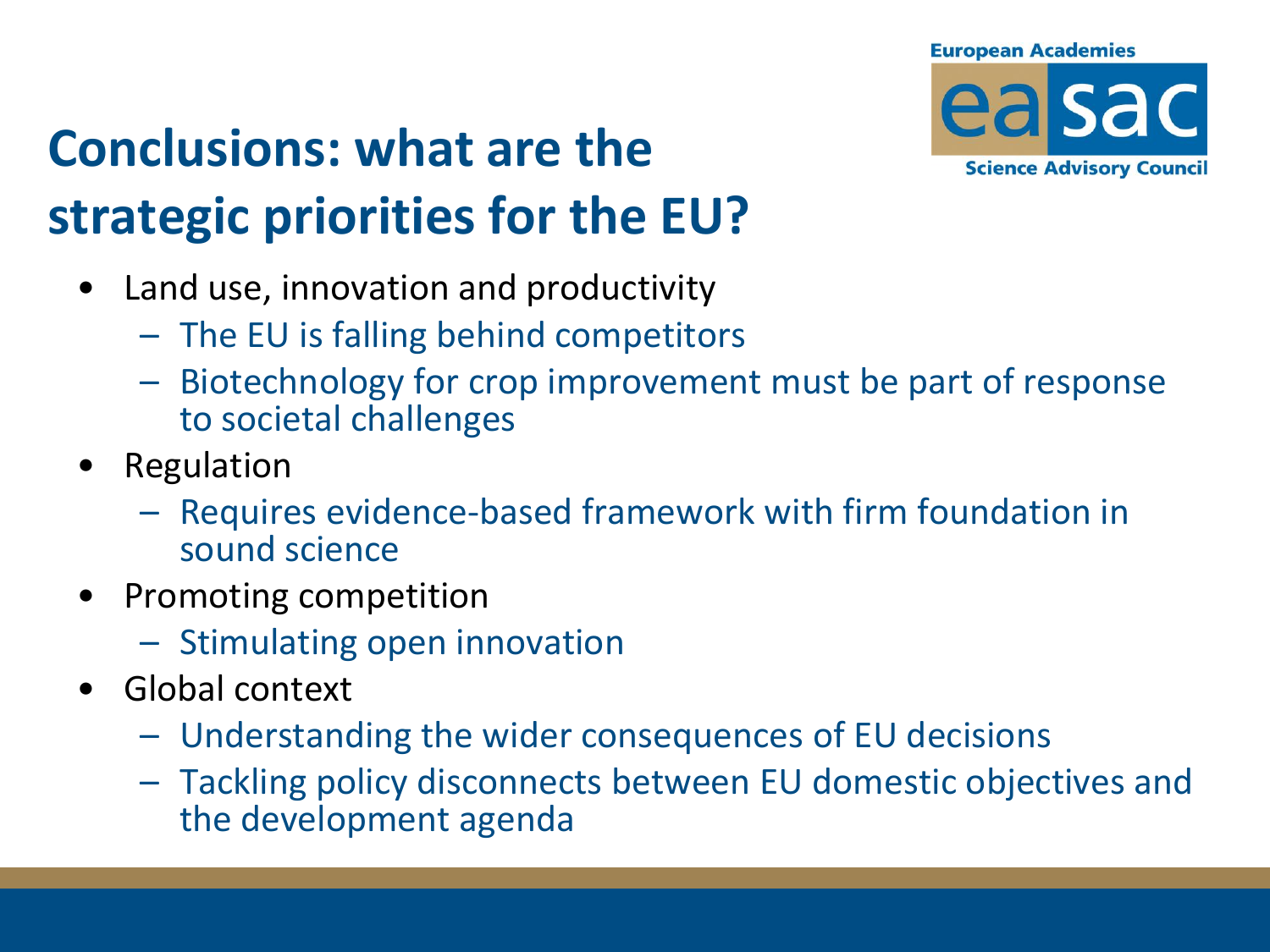

#### **EASAC recommendations (1)**

- Public engagement: **"Speak up, stand up, gang up!"** (Anne Glover)
	- Scientific community must articulate consequences of research findings and opportunities for innovation
	- Key role of European Innovation Partnerships (EIP) in agriculture
- Achieving coherence in policy for agricultural innovation
	- For example: integration of GM crop objectives with Integrated Pest Management strategies
	- Reformulating regulatory framework to focus on product/trait; science-based, transparent, proportionate and predictable, taking account of international experience and evidence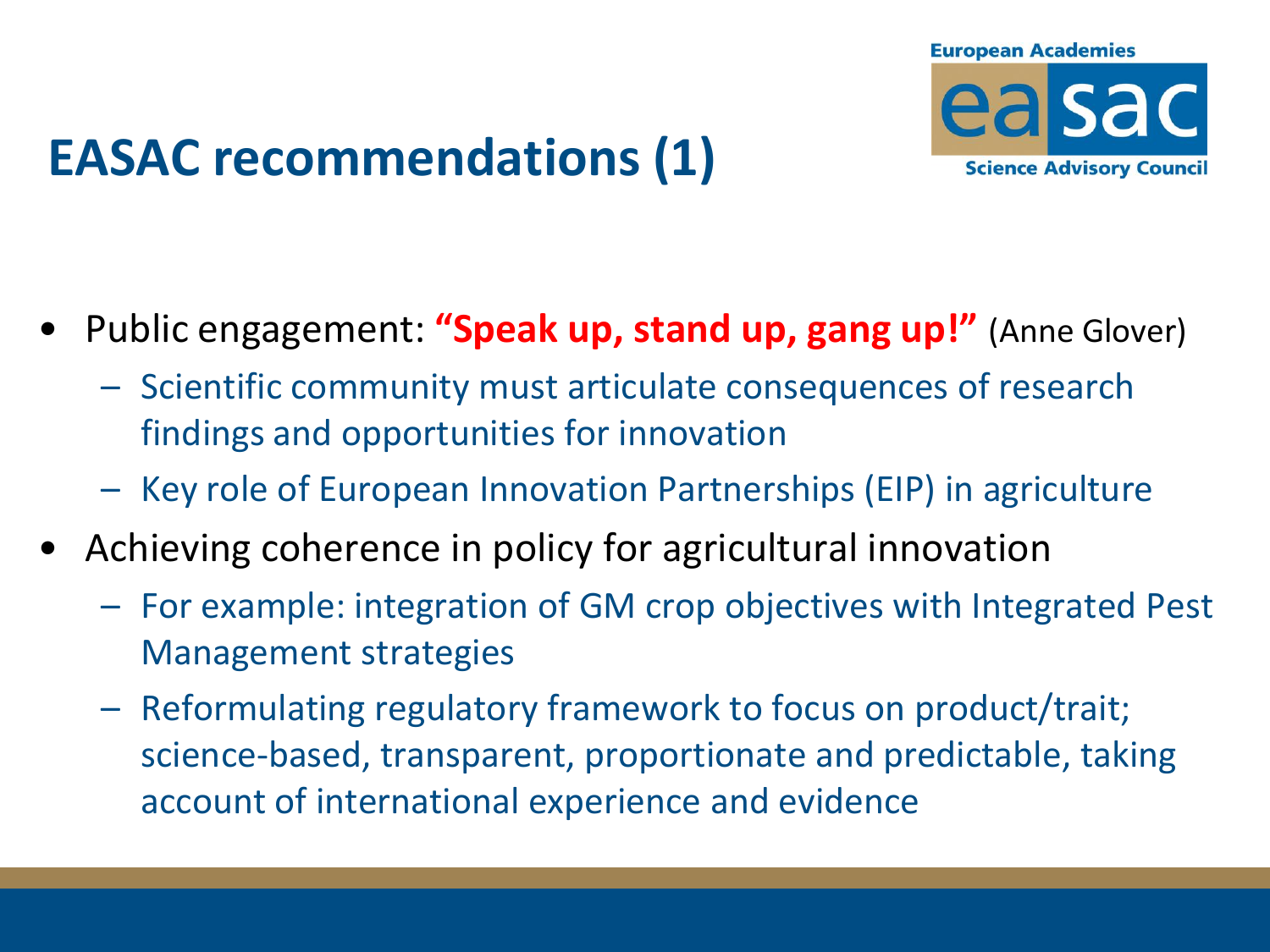

## **EASAC recommendations (2)**

- R&D
	- Capitalising on Horizon 2020
	- Attending to infrastructure and training
	- Support for public-private sector collaboration
- International partnerships
	- EU can learn from rest of world about "what works" in regulatory practice and innovation
	- EU must also take into account impact of decisions on others
	- New opportunities for collaboration in research and innovation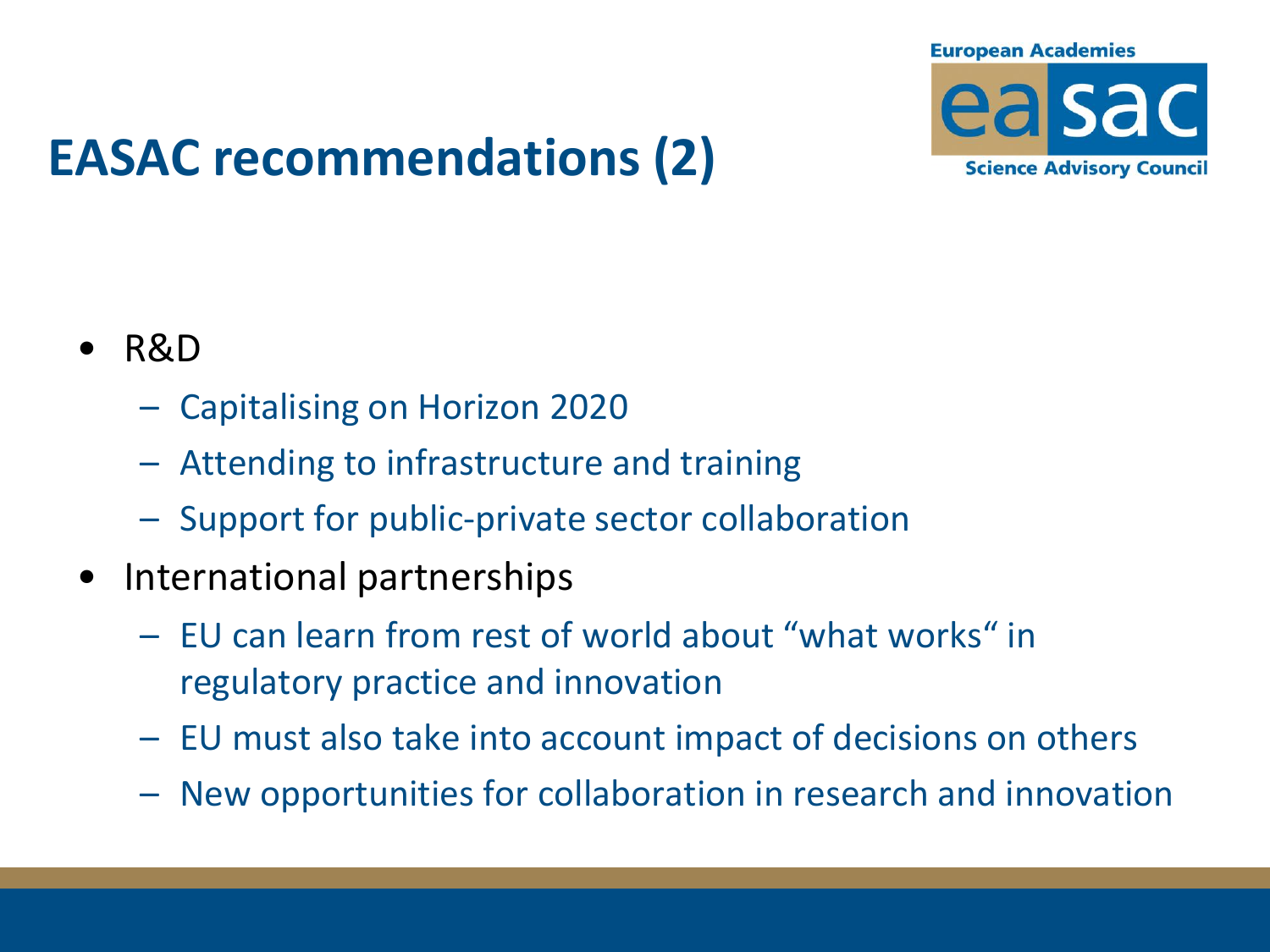

#### **In conclusion**

- The potential of crop genetic improvement technologies is very significant
- It is urgent for the EU to capture these benefits
- This requires better policy coherence to exploit the research and technologies that the EU was instrumental in generating
- We have collective responsibility to provide and utilise scientific solutions to improve agricultural productivity globally and reduce the adverse impact of agriculture on the environment
- **All available approaches – traditional and novel – must be deployed in the wise application of knowledge to improved agronomic practice**